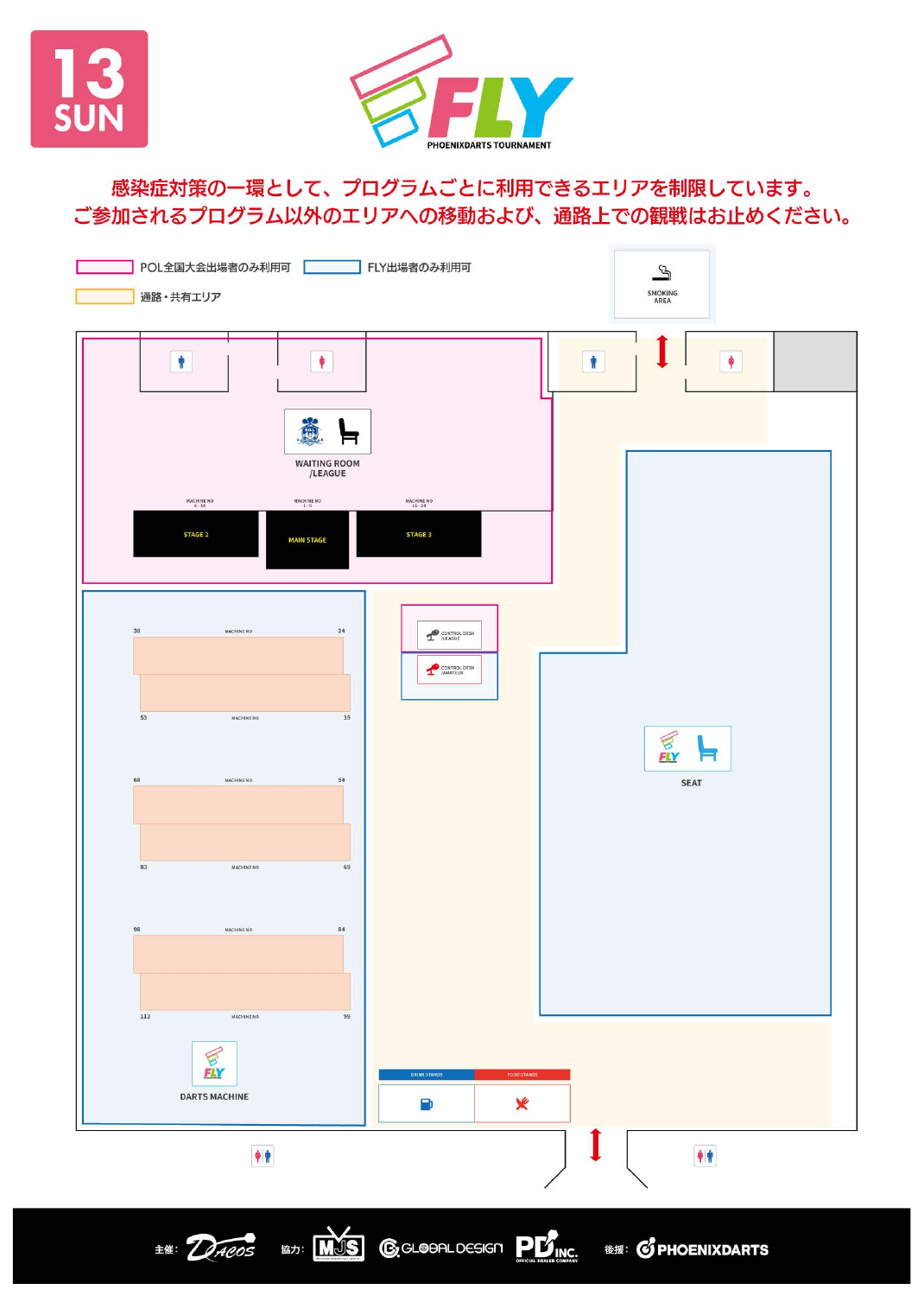| 13 <sub>B</sub><br>日曜日 |                               |            |                                                   | 吊表 SEAT MAP   |   |   |   |                           |                                             | PHOENIXDARTS TOURNAMENT |
|------------------------|-------------------------------|------------|---------------------------------------------------|---------------|---|---|---|---------------------------|---------------------------------------------|-------------------------|
| メイン<br>ステージ            |                               | お手洗<br>喫煙所 | $\mathsf C$<br>1<br>$\overline{c}$<br>$\mathsf 3$ | $\mathsf{D}$  | Ε | F | G | $\mathsf{H}$              | $\mathbf{1}$<br>$\mathbf{Z}$<br>3           |                         |
|                        |                               |            | $\overline{4}$<br>5<br>6                          |               |   |   |   |                           | $\overline{4}$<br>5<br>6                    |                         |
| コントロール                 | 8<br>$\mathcal{Q}$<br>10      |            | $\overline{7}$                                    |               |   |   |   |                           | $\overline{7}$<br>8<br>$\overline{9}$<br>10 |                         |
| 競技エリア                  | $11$<br>12<br>13              |            |                                                   |               |   |   |   |                           | 11<br>$12 \overline{)}$<br>13               |                         |
|                        | 14<br>15<br>16<br>$\mathsf A$ | $\sf B$    | $\mathsf C$                                       | $\mathsf{D}%$ | E | F | G | $\boldsymbol{\mathsf{H}}$ | 14<br>15<br>16<br>$\overline{1}$            |                         |

フード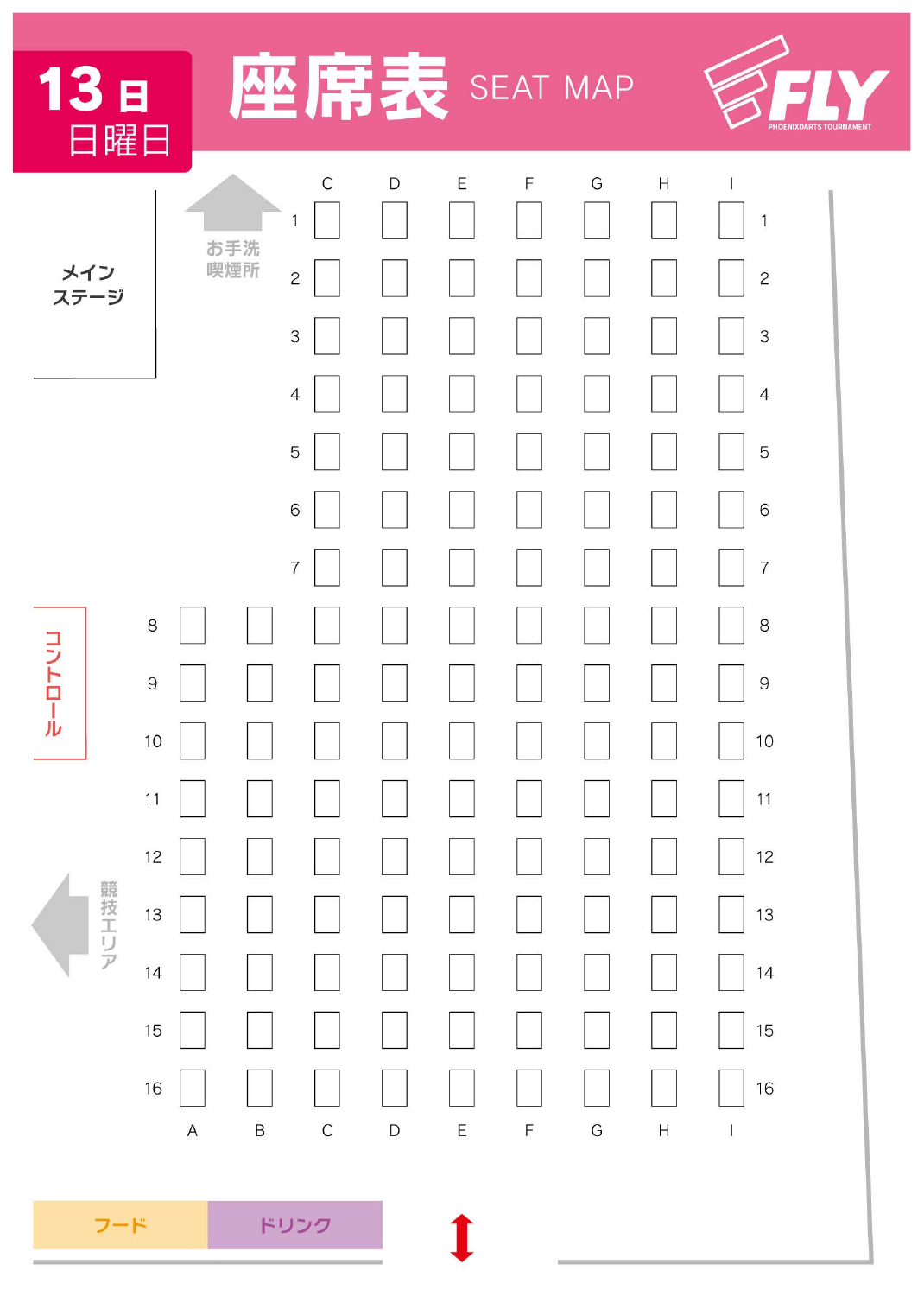# **2/13(日) 店舗テーブル番号**

### **\*各テーブル内での座先配置は、テーブル上にてご案内しております。**

#### \*各テーブルは、一店舗での占有席ではなく、ご相席となります。何卒ご了承ください。

| 店舗名                     | 都道府県 | テーブル番号                   |
|-------------------------|------|--------------------------|
| naked bar               | 茨城県  | $A - 8$                  |
| SPIN 土浦店                | 茨城県  | $A - 8$                  |
| サイバック龍ヶ崎店               | 茨城県  | $A-11$                   |
| cafe&bar Number5        | 埼玉県  | A-12 A-13 A-14           |
| <b>FAT-T</b>            | 埼玉県  | $A-15$                   |
| <b>GLEEN CAFE</b>       | 埼玉県  | $C-2$                    |
| yaya~矢屋~iriso terrace   | 埼玉県  | A-16 B-16 B-15           |
| ヘッドロック                  | 埼玉県  | $C-2$                    |
| 花屋&Darts Caffe ぷぅ       | 埼玉県  | $C-3$                    |
| BAR 卍                   | 千葉県  | B-12 B-11                |
| <b>Barts Tortuga</b>    | 千葉県  | $C-1$                    |
| <b>Bull's Black</b>     | 千葉県  | B-10 B-9 B-8             |
| <b>TAKO TACO ISLAND</b> | 千葉県  | $C-3$                    |
| ニューギャラリー                | 千葉県  | $C-4$                    |
| バンガラング                  | 千葉県  | $C-4$                    |
| 他力本願                    | 千葉県  | B-14 B-13                |
| <b>420S</b>             | 東京都  | $C-5$ $C-6$              |
| <b>BAR BLACK WING</b>   | 東京都  | $C-7$ $C-8$              |
| <b>Burn</b>             | 東京都  | $C-9$ $C-10$             |
| <b>CASUAL BAR C-na</b>  | 東京都  | $C-11$ $C-12$            |
| D,trial門前仲町店            | 東京都  | $C-12$                   |
| <b>DARTS BAR H2O</b>    | 東京都  | $C-13$                   |
| Darts Bar T's           | 東京都  | $C-14$                   |
| Darts Cafe GROVE 渋谷店    | 東京都  | C-15 C-16 D-16           |
| Darts Shop TiTO 新宿      | 東京都  | $D-15$                   |
| eva 高井戸店                | 東京都  | $D-15$                   |
| <b>First Piece</b>      | 東京都  | D-14 D-13 D-12 D-11 D-10 |
| <b>Flamingo REBORN</b>  | 東京都  | $D-9$                    |
| JACK 町田店                | 東京都  | $D-9$                    |
| J-style                 | 東京都  | D-8                      |
| <b>Liberty Bell</b>     | 東京都  | $D-6$                    |
| Mars.Kamata             | 東京都  | D-8 D-7                  |
| <b>PRIZE PRIZE</b>      | 東京都  | $D-5$                    |
| THE DAY Cafe 小伝馬町店      | 東京都  | $D-4$                    |
| Y's-spec                | 東京都  | $E-4$                    |
| <b>Zizz</b>             | 東京都  | A-9 A-10                 |
| アイ・カフェAKIBA PLACE店      | 東京都  | $D-3$                    |
| ダーツ&ビリヤード キューベスト        | 東京都  | $D-2$                    |
| ダーツスタジアム 池袋店            | 東京都  | D-1 E-1 E-2              |
| ダイナマイツ                  | 東京都  | $E-3$                    |
| ビアポンバー GROVE秋葉原         | 東京都  | $E-4$                    |
| ブラザーズ                   | 東京都  | $E-5$                    |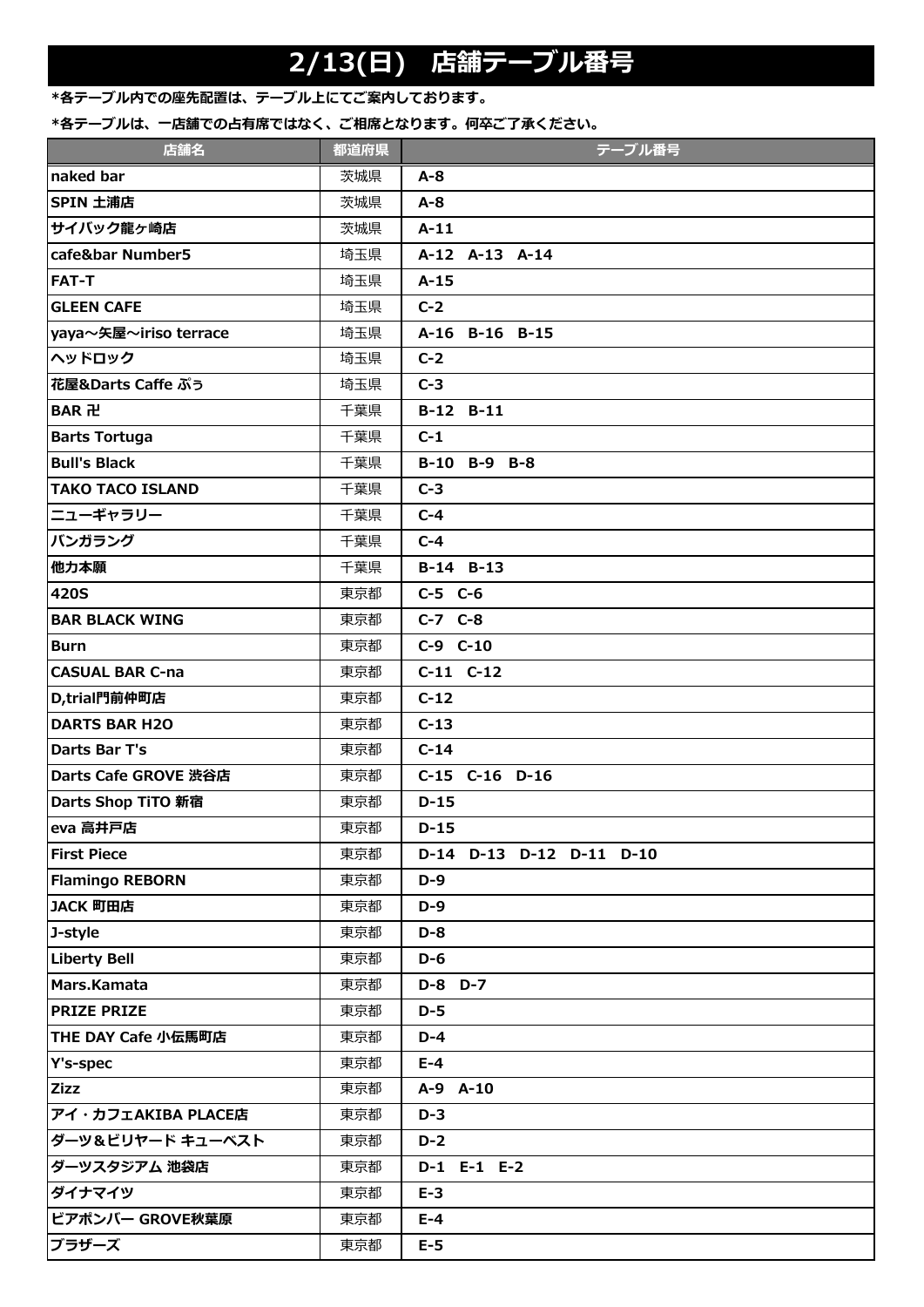# **2/13(日) 店舗テーブル番号**

### **\*各テーブル内での座先配置は、テーブル上にてご案内しております。**

#### \*各テーブルは、一店舗での占有席ではなく、ご相席となります。何卒ご了承ください。

| 店舗名                           | 都道府県 | テーブル番号              |
|-------------------------------|------|---------------------|
| 三鷹ダーツ                         | 東京都  | $E-6$ $E-7$         |
| 姫DARTS                        | 東京都  | $E - 7$             |
| だーつかふえの店 イワオ                  | 東京都  | $E-8$               |
| <b>Ace Clover</b>             | 神奈川県 | $E-8$               |
| affect-屋                      | 神奈川県 | $E-9$ $E-10$        |
| akafoo STADIUM                | 神奈川県 | $E-11$              |
| <b>ASTRA</b>                  | 神奈川県 | $F-16$              |
| <b>BAR CROW</b>               | 神奈川県 | E-12 E-13 E-14      |
| <b>Bar eight</b>              | 神奈川県 | $E-15$              |
| <b>Be-Sun</b>                 | 神奈川県 | $E-16$              |
| <b>BOSWAIN 5-1</b>            | 神奈川県 | $F-16$              |
| <b>Bremen</b>                 | 神奈川県 | $F-15$              |
| Cafe&Bar GO→                  | 神奈川県 | $F-15$              |
| <b>Cafe&amp;Bar TOM BOY</b>   | 神奈川県 | F-14 F-13 F-12      |
| Campanula                     | 神奈川県 | $F-7$ $F-6$         |
| <b>CASINO DRIVE</b>           | 神奈川県 | $F-11$              |
| ciel bleu                     | 神奈川県 | F-10 F-9 F-8        |
| <b>CROW BAR</b>               | 神奈川県 | $F-6$               |
| <b>Darts bar Black Monkey</b> | 神奈川県 | $F-5$               |
| <b>Darts Cafe Che Bello</b>   | 神奈川県 | $F-2$               |
| Darts Labo fujisawa           | 神奈川県 | $F-4$ $F-3$         |
| Darts Shop TiTO 横浜関内          | 神奈川県 | $F-2$               |
| darts&bar Canal               | 神奈川県 | F-1 G-1 G-2 G-3 G-4 |
| darts&bar LEGALISS            | 神奈川県 | $G-5$               |
| Darts&Bar MEBIUS              | 神奈川県 | G-6 G-7             |
| Dining & Bar Lamp             | 神奈川県 | $G-8$               |
| <b>File Road</b>              | 神奈川県 | $G-9$               |
| <b>FORESTA</b>                | 神奈川県 | $G-10$ $G-11$       |
| <b>GREAT CAVE</b>             | 神奈川県 | $G-12$              |
| imagine                       | 神奈川県 | $G-12$              |
| JACK 相模大野店                    | 神奈川県 | $G-13$              |
| <b>Jewel YOKOHAMA</b>         | 神奈川県 | G-15 G-16 H-16      |
| Loco Beach                    | 神奈川県 | G-13 G-14           |
| neXus Field cafe              | 神奈川県 | $H-15$              |
| NineDarts-RND-                | 神奈川県 | $H-14$              |
| Ragna Rock                    | 神奈川県 | H-13 H-12           |
| <b>ROAD STER</b>              | 神奈川県 | H-11 H-10           |
| <b>Shoot</b>                  | 神奈川県 | H-9 H-8             |
| <b>Sole Reef</b>              | 神奈川県 | $H - 8$             |
| <b>SURF BAR</b>               | 神奈川県 | H-7 H-6 H-5         |
| T-R.I.P.                      | 神奈川県 | $H-4$ $H-3$         |
| <b>Triple Crown 湘南</b>        | 神奈川県 | $H-3$ $H-2$         |